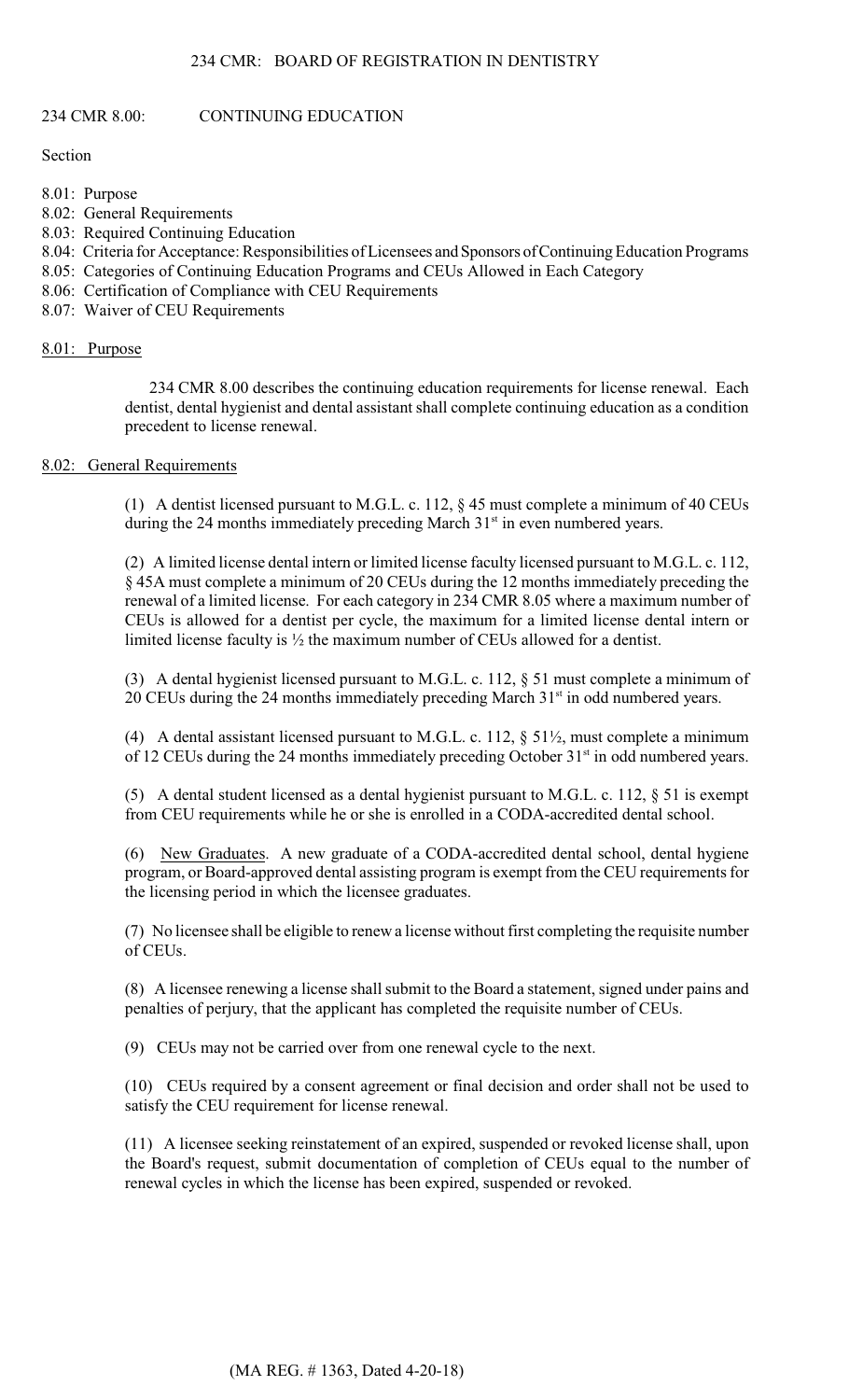# 234 CMR: BOARD OF REGISTRATION IN DENTISTRY

## 8.03: Required Continuing Education

(1) A licensee shall complete continuing education as a condition precedent to the biennial renewal of a license in the following areas:

(a) CDC Guidelines; and

(b) Continuous certification in CPR/AED, or BLS, or, if the licensee has an anesthesia permit issued pursuant to 234 CMR 6.00: *Administration of Anesthesia and Sedation*, then the licensee must maintain continuous certification in Advanced Cardiac Life Support or Pediatric Advanced Life Support commensurate with the level of anesthesia permit obtained..

 training required pursuant to M.G.L. c. 94C, § 18(e) as a condition precedent to renewing a (2) A dentist who holds a Massachusetts Controlled Substance Registration, a DEA Registration or who otherwise prescribes within the meaning of M.G.L. c. 94C, shall complete license.

## 8.04: Criteria for Acceptance: Responsibilities of Licensees and Sponsors of Continuing Education Programs

(1) To be accepted for credit, continuing education activities shall have significant intellectual or practical content related to the practice of dentistry or dental auxiliary functions, or with the professional responsibilities or ethical obligations of the profession. Non-clinical subjects necessary to provide dental or dental auxiliary services and supportive of clinical services (*e.g*. patient and practice management, legal and ethical responsibilities, third party billing, stress management) may be credited in the Board's discretion. Courses not acceptable include, but are not limited to, personal financial planning or retirement planning.

(2) Standards. To qualify under 234 CMR 8.00 a continuing education program shall require attendance or participation, be at least one class hour (50 minutes) in length, be conducted by an instructor qualified by education or experience and retain a written course description.

 (3) Certificate of Attendance and Course Description. The licensee may only receive continuing education credit for those courses in which the sponsor or its agent (*e.g*. a nationally recognized professional registry) certifies and maintains attendance records for at least five years.

- (a) Certification of attendance must include:
	- 1. The name and address of the sponsor;
	- 2. The name, address and license number of the licensee;
	- 3. A brief statement of the subject matter;
	- 4. Number of lecture and clinical or laboratory participation contact hours;

 5. Whether the course fulfills CEU requirements for dentists, dental hygienists or dental assistants;

- 6. The date and location of the program; and
- 7. Verification by the sponsor that licensee completed the program.

 (b) The sponsor, or its agent, shall keep the following records for a period of five years. All records shall be furnished to the Board upon request:

- 1. Course description;
- 2. Faculty;
- 3. Date of the course;
- 4. Location of the course;
- 5. Number of contact hours; and
- 6. Roster of attendees.

## 8.05: Categories of Continuing Education Programs and CEUs Allowed in Each Category

- (1) Educational and Scientific Courses, Examinations, and Specialty Boards. A licensee may
- obtain CEUs in these categories:
	- (a) Educational and scientific courses sponsored or approved by any of the following:
		- 1. Accredited educational or service institutions;
		- 2. Professional associations and societies;
		- 3. Accredited postdoctoral programs;
		- 4. Local, state and federal governmental health agencies and health institutions; and
		- 5. Accredited community and teaching hospitals.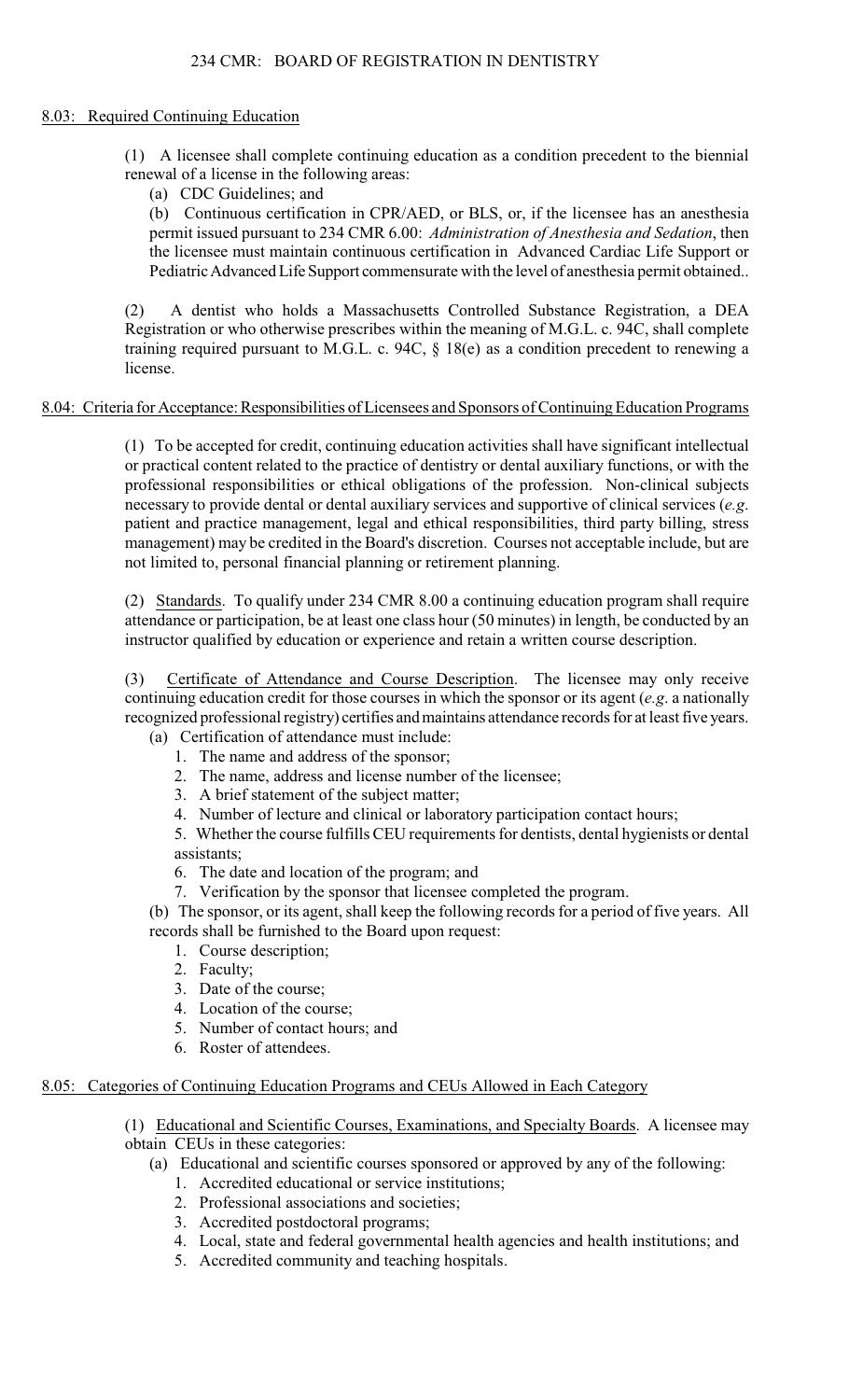(b) Completion of Part II of the National Board Examination for dentists or the National Board Dental Hygiene Examination for dental hygienists.

(c) Completion of the CDCA Diagnosis, Oral Medicine, Radiology and Comprehensive Treatment Planning examination for dentists or the CDCA Dental Hygiene Comprehensive examination for dental hygienists, or other Board approved clinical competency examination. (d) Completion of continuing education requirements for maintaining certification of ADA-recognized board specialties.

(2) Self-instruction. A dentist may earn a maximum of 20 CEUs, a dental hygienist may earn cycle by completing an individual study course (home study, on-line, correspondence, audio or a maximum of ten CEUs and a dental assistant may earn a maximum of six CEUs per renewal video). All such courses must include a test, which the licensee shall pass to obtain credit.

(3) Teaching and Research.

 first presentation of the program. The Board will not accept CEUs for repeat presentations. research or who is an appointed member of the faculty at a CODA-accredited dental school, (a) Continuing Education Instructor. A dentist may earn a maximum of 20 CEUs, a dental hygienist may earn a maximum of ten CEUs and a dental assistant may earn a maximum of six CEUs per renewal cycle as an instructor of continuing education courses that satisfy criteria in 234 CMR 8.04. Two CEUs may be earned for every hour taught and only for the (b) Academic Participation. A dentist, dental hygienist or dental assistant who conducts dental hygiene program or dental assisting program may receive three CEUs for the following:

1. Faculty Appointments. A dentist may receive a maximum of ten CEUs, a dental hygienist may receive a maximum of five CEUs and a dental assistant may receive a maximum of three CEUs per renewal cycle through a faculty appointment for teaching at a CODA-accredited dental school, a dental hygiene program or dental assisting program.

2. Research Appointments. A dentist may receive a maximum of ten CEUs, a dental hygienist may receive a maximum of five CEUs and a dental assistant may receive a maximum of three CEUs through a research appointment at a CODA-accredited dental school, dental hygiene program or dental assistant program or other research institution. Documentation of the research conducted by the licensee shall be provided, upon request, to the Board and may include:

a. Results of research conducted;

b. Publications authored by the licensee and published in a professional scientific journal;

c. Presentation of research studies at professional conferences; or

d. A written statement by the licensee's supervisor of the research, estimated number of hours and a description of the licensee's role in research.

(4) Papers, Publications and Scientific Presentations. A dentist may receive a maximum of 20 CEUs, a dental hygienist may receive a maximum of ten CEUs and a dental assistant may receive a maximum of six CEUs per renewal cycle in the following categories:

(a) A maximum of ten CEUs for a dentist, five CEUs for a dental hygienist and three CEUs for a dental assistant will be given for each original scientific paper authored by the licensee and published in a scientific professional journal.

 (b) For each original presentation of a paper, essay or formal lecture to a recognized group of fellow professionals, the presenter shall receive two hours of CEUs for every hour of presentation.

 (5) Table Clinics and Scientific Exhibits. A maximum of eight CEUs may be obtained in this category. The original presentation of a table clinic or scientific exhibit at a professional meeting will provide a maximum of two hours of CEUs per clinic or exhibit.

 dental hygienist may receive a maximum of four CEUs and a dental assistant may receive a (6) General Attendance at Conferences. A dentist may receive a maximum of five CEUs, a maximum of three CEUs per renewal cycle for general attendance at a multi-day professional conference.